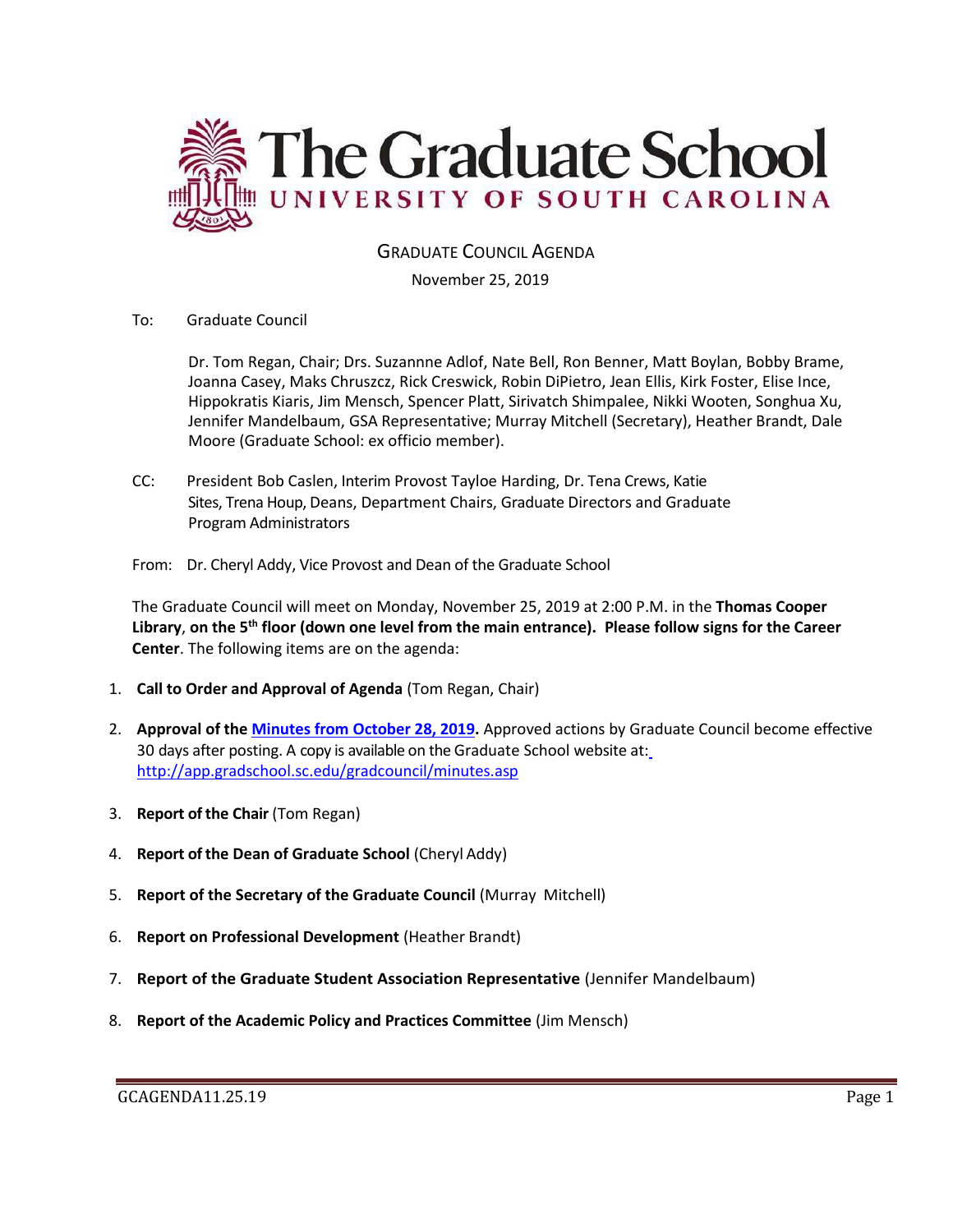9. **Report of the 500/600 Level Courses, Distributed Learning and Special Topics Courses** (Murray Mitchell)

This report is presented to Council for informational purposes only; no action is necessary.

# **500/600 Courses for November 2019 Grad Council**

(CCP = Course Change Proposal; NCP=New Course Proposal)

**ANTH 516** (4) Indonesian Culture Through Film (Delete Existing Course: Fall 2020) **ARTE 535** (3) Children's Artistic and Aesthetic Development (Delete Existing Course: Fall 2020) **ARTE 555** (3) Art Criticism (Delete Existing Course: Fall 2020) **BIOL 588** (3) Genomic Data Science (New Course Proposal: Spring 2020) **BIOL 599** (3) Chords and Codons [**RESTRICTED TO UNDERGRADUATES**] (Spring 2020) **BIOL 599** (3) Experimental Design and Analysis (Spring 2020) **BIOL 599** (3) Genomic Data Science (Spring 2020) **BIOL 643L** (1) Advanced Microbiology Laboratory (New Course Proposal: Spring 2020) **CHEM 590** (1) Introductory Glassblowing (Delete Existing Course: Fall 2020) **CHEM 591** (2) Advanced Experimental Chemistry I (Delete Existing Course: Fall 2020) **CHEM 592** (2) Advanced Experimental Chemistry II (Delete Existing Course: Fall 2020) **CRJU 551** (3) Adolescent Mentoring (New Course Proposal: Spring 2020) **CRJU 558** (3) Crime Over the Life Course (Course Change Proposal: Fall 2020) **CRJU 575** (3) The Death Penalty (Carolina Core Modification: Fall 2020) **CRJU 577** (3) Law and Criminal Justice Policy (Carolina Core Modification: Fall 2020) **CSCE 585** (3) Machine Learning Systems (New Course Proposal: Spring 2020) **ECIV 521** (3) Numerical Methods in Mechanics (Course Change Proposal: Fall 2020) **ECIV 541** (3) Highway Design (Course Change Proposal: Fall 2020) **ECON 514** (3) The Economics of Terrorism (Course Change Proposal: Fall 2020) **ECON 555** (3) Game Theory in Economics (Course Change Proposal: Fall 2020) **EDLP 517** (3) Law & Policy Studies in Education (New Course Proposal: Fall 2019) **ENHS 592** (3) Oceans and Human Health: An Ecosystem and Public Health Perspective [Cross list with MSCI 599] (Spring 2020) **ENVR 533** (3) Sustainability Projects Course (New Course Proposal: Spring 2020) **ENVR 540** (3) Decolonizing the environment: Race, nature, power (New Course Proposal: Spring 2020) **GEOL 542** (3) Methods in Geoscience Education Research (New Course Proposal: Spring 2020) **HRTM 590** (3) Israel: Exploring Hospitality and Retail Culture in the Start-up Nation (Summer 2020) **HRTM 590** (3) Luxury Management in Italy (Summer 2020) **IBUS 519** (3) Social Networks and Global Leadership (New Course Proposal: Spring 2020) **IBUS 590** (3) Specialized Study in International Business (New Course Proposal: Spring 2020) **ITAL 516** (3) Practical Italian Phonetics (Delete Existing Course: Fall 2020) **ITEC 560** (3) Project Management Methods (Course Change Proposal: Fall 2020) **ITEC 564** (3) Capstone Project for Information Technology (Course Change Proposal: Fall 2020) **ITEC 590** (3) Python Programming and Applications (Summer 2020) **MSCI 599** (3) Oceans and Human Health: An Ecosystem and Public Health Perspective [Cross list with ENHS 592] (Spring 2020) **PSYC 571** (3) Cognitive Neuroscience Laboratory (Course Change Proposal: Fall 2020) **PSYC 580** (3) Intermediate Statistics for Psychologists (Course Change Proposal: Fall 2020)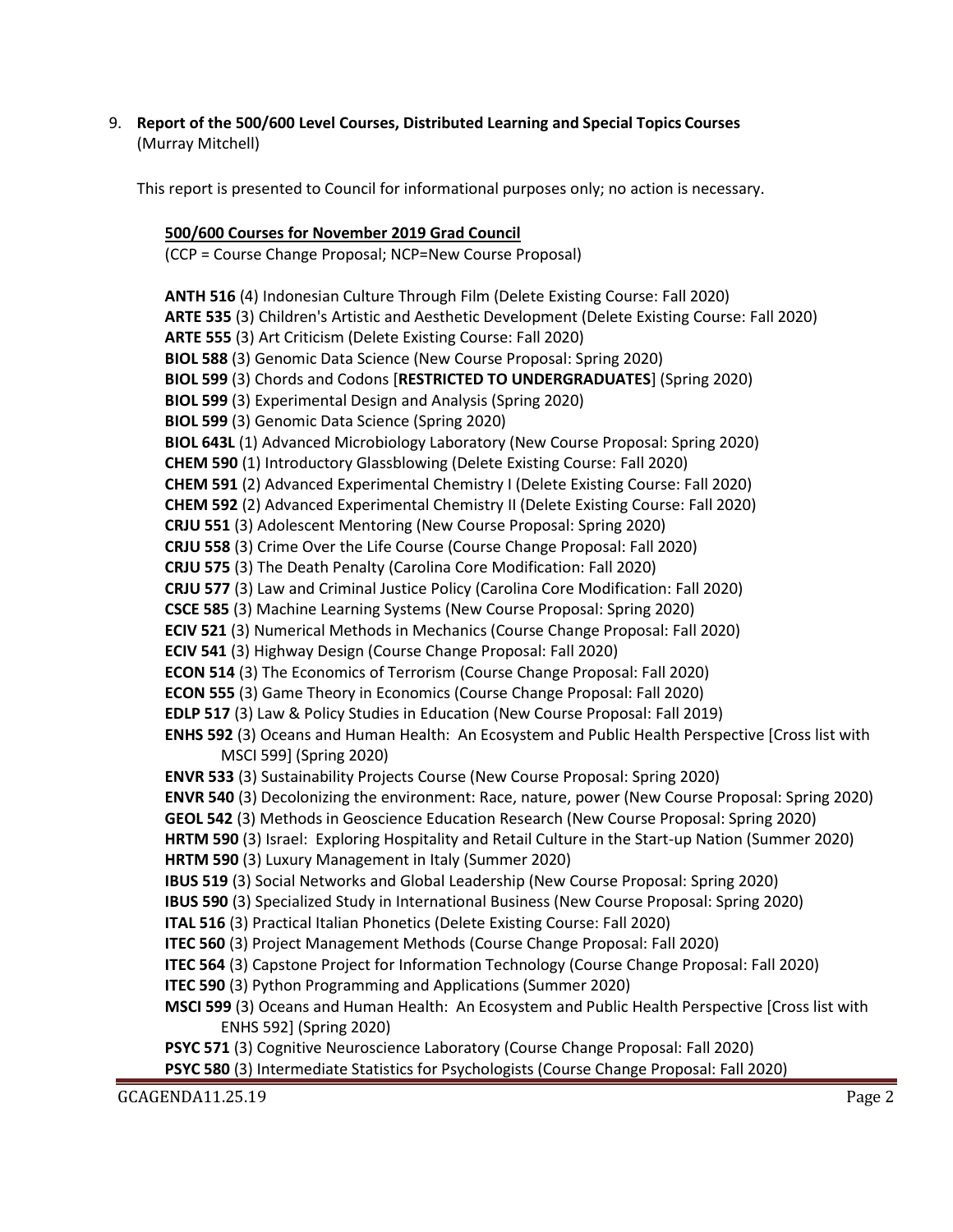**SOCY 507** (3) Sociology of Social Control (Course Change Proposal: Fall 2020) **STAT 588** (3) Genomic Data Science (New Course Proposal: Spring 2020) **THEA 599** (3) Welding, Metalwork and Rigging (Spring 2020)

#### **Distributed Learning Proposals**

**ECIV 790** (3) Advanced Composite Materials for Civil Structures (Spring 2020) **ITEC 590** (3) Python Programming and Applications (Summer 2020)

### **Special Topics Course Proposals**

**ACCT 741** (3) Fraud Examination & Investigation (Spring 2020) **BIOL 599** (3) Chords and Codons [**RESTRICTED TO UNDERGRADUATES**] (Spring 2020) **BIOL 599** (3) Experimental Design and Analysis (Spring 2020) **BIOL 599** (3) Genomic Data Science (Spring 2020) **ECIV 790** (3) Advanced Composite Materials for Civil Structures (Spring 2020) **ENHS 592** (3) Oceans and Human Health: An Ecosystem and Public Health Perspective [Cross list with MSCI 599] (Spring 2020) **ENHS 862**(3) Introduction to Environmental Science Research (Spring 2020) **ENVR 800** (3) Environmental Policy [Cross list with POLI 797] (Spring 2020) **HIST 700** (3) American Architecture (Spring 2020) **HRTM 590** (3) Israel: Exploring Hospitality and Retail Culture in the Start-up Nation (Summer 2020) **HRTM 590** (3) Luxury Management in Italy (Summer 2020) **ITEC 590** (3) Python Programming and Applications (Summer 2020) **MSCI 599** (3) Oceans and Human Health: An Ecosystem and Public Health Perspective [Cross list with ENHS 592] (Spring 2020) **MUED 793** (2) Teaching and Learning Applications of Music Perception and Cognition (Spring 2020) **POLI 797** (3) Environmental Policy [Cross list with ENVR 800] (Spring 2020) **PSYC 888** (3) Cognition, Learning & Cognitive Neuroscience (Spring 2020) **STAT 718** (3) Statistical Learning and Deep Learning (Spring 2020) **THEA 599** (3) Welding, Metalwork and Rigging (Spring 2020)

#### 10. **Associate Graduate Faculty Nominations** (Murray Mitchell)

| Name:    | Elizabeth Currin (PhD)            |
|----------|-----------------------------------|
| Program: | Instruction and Teacher Education |
| Term:    | Fall 2019 - Fall 2025             |

| Name:    | Leigh D'Amico (PhD)               |
|----------|-----------------------------------|
| Program: | Instruction and Teacher Education |
| Term:    | Fall 2019 - Fall 2025             |

| Name:    | Linda Silvernail (EdD)            |
|----------|-----------------------------------|
| Program: | Instruction and Teacher Education |
| Term:    | Fall 2019 - Fall 2025             |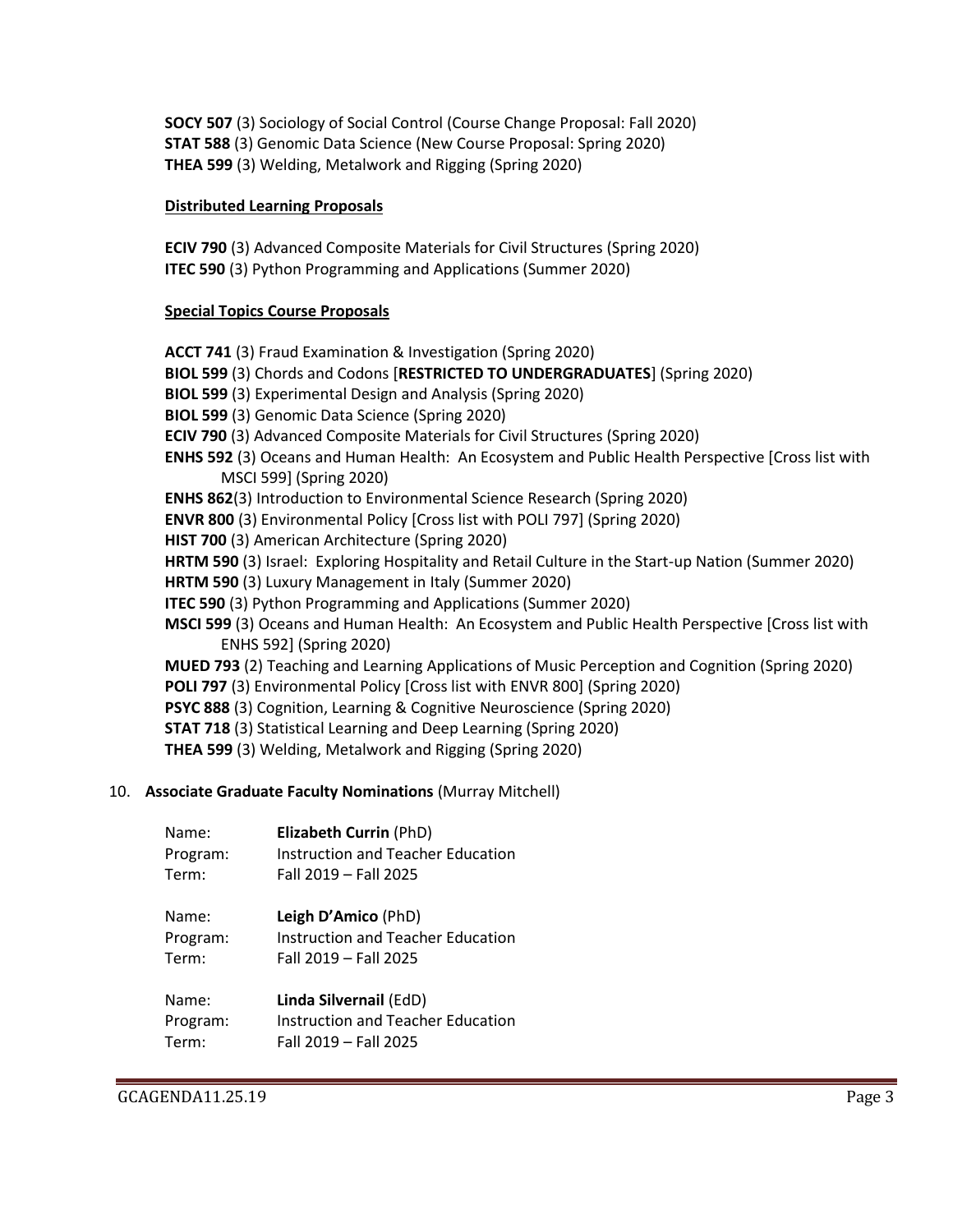# 11. **Fellowships and Scholarships Committee** (Jean Ellis)

### 12. **Report of Science, Math, and Related Professional Programs Committee** (Rick Creswick)

Below is a list of proposals reviewed by the Committee. Each curricular action can be viewed at this Public Agenda review site:

<https://www.sc.edu/programproposal/agenda/?id=77&code=GCO>

At this Public Agenda link, the individual proposals are not live-linked, but agenda items are listed in alphabetical order. To view the full proposals, GC members and Committee Chairs still need to go to the Committee Review site, and filter for "Committees", then for the "Committee" called "Added to Grad Council agenda."

- **ATEP Major / Degree Program**, MS in Athletic Training, Public Health, Change to Existing Program: Fall 2020
- **ATEP 700** (2) Principles of Athletic Training, Public Health, Change to Existing Course: Fall 2020
- **ATEP 702L** (1) Principles of Athletic Training Lab, Public Health, New Course Proposal: Spring 2020
- **ATEP 712** (2) Clinical Experiences in Athletic Training II, Public Health, Change to Existing Course: Fall 2020
- **ATEP 713** (2) Clinical Experiences in Athletic Training III, Public Health, Change to Existing Course: Fall 2020
- **ATEP 715** (5) Clinical Experiences in Athletic Training V, Public Health, Change to Existing Course: Fall 2020
- **ATEP 748L** (1) Evaluation & Therapeutic Intervention of Lower Extremity Injuries Lab, Public Health: Spring 2020
- **ATEP 749L** (1) Evaluation & Therapeutic Intervention of Head, Neck, & Spine Injuries Lab, Public Health, NCP: Spring 2020
- **ATEP 750L** (1) Evaluation & Therapeutic Intervention of Upper Extremity Injuries Lab, Public Health, NCP: Spring 2020
- **ATEP 770** (3) Research Methods & Prospectus Writing in Athletic Training, Public Health, NCP: Spring 2020
- **ATEP 797L** (1) Clinical Pathology & Pharmacology in Athletic Training Lab, Public Health, NCP: Spring 2020
- **BIOS 762** (3) Biostatistical Modeling of Genomic Data, Public Health, New Course Proposal: Spring 2020
- **BIOS 816** (3) Advanced R Programming in Public Health, Public Health, New Course Proposal: Spring 2020
- **CHME Major / Degree Program**, PhD in Chemical Engineering, Engineering & Computing, Change to Existing Program: Fall 2020
- **ELCT 839** (3) Robust Adaptive Control, Engineering & Computing, New Course Proposal: Spring 2020
- **EPBO Major / Degree Program**, MSPH in Biostatistics, Public Health, Change to Existing Program: Fall 2021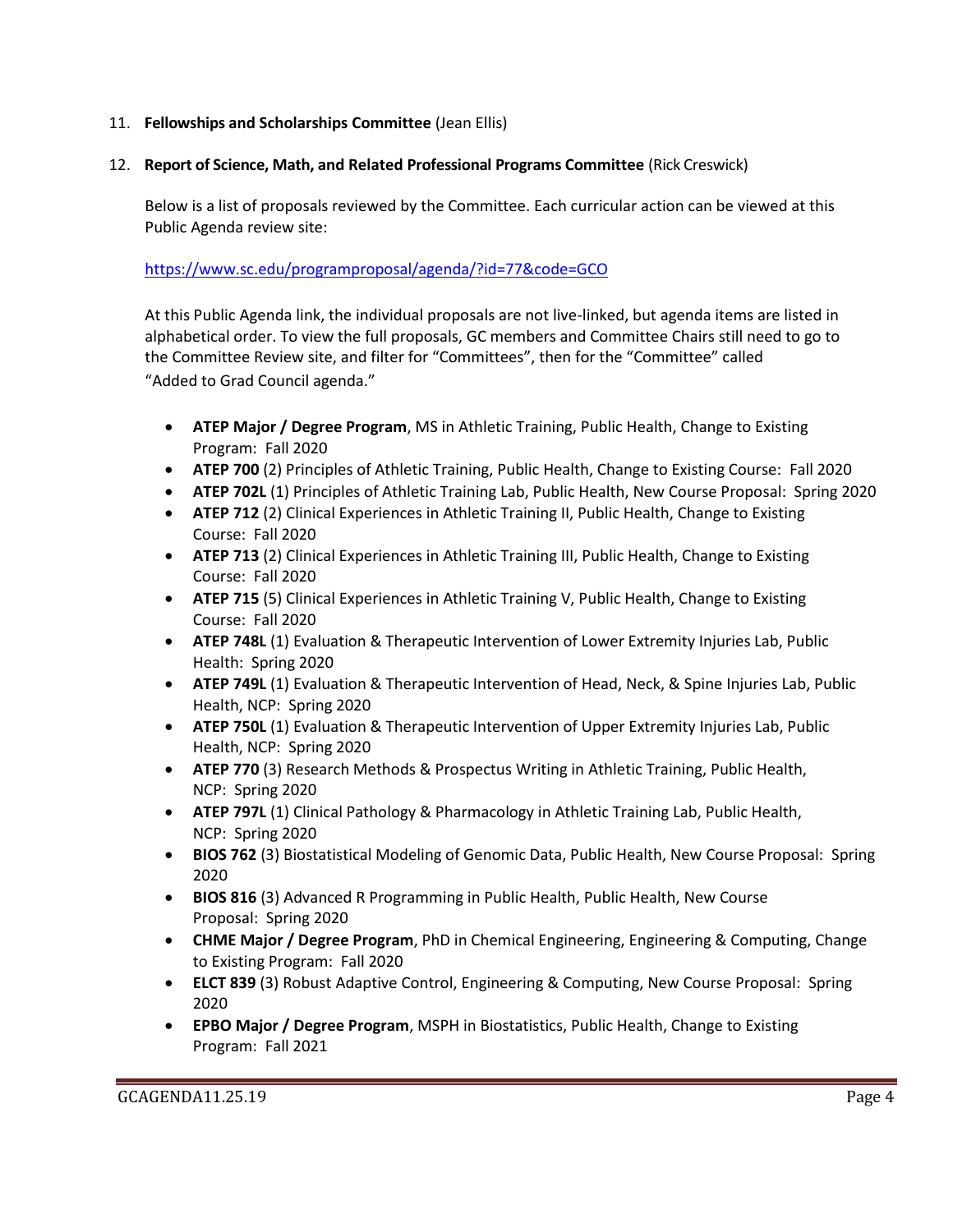- **EPBEO Major / Degree Program**, MSPH in Epidemiology, Public Health, Change to Existing Program: Fall 2021
- **EXSC Dual Degree Program**, M.S. Joint Degree in Exercise Science, Public Health, New Program: Fall 2020
- **EXSC Dual Degree Program**, M.S. in Exercise Science, Public Health, Change to Existing Program: Fall 2020
- **GEOL 713,** Environmental Aspects of Paleontology, Arts and Sciences**,** Delete an Existing Course: Fall 2020
- **GEOL 747**, Advanced Coal Petrology, Arts and Sciences**,** Delete an Existing Course: Fall 2020
- **HSPM Dual Degree Program,** NMU 3+2 Program for HSPM MHA, Public Health, New Degree Program: Fall 2020
- **HSPM Dual Degree Program,** NMU 3+2 Program for HSPM MPH, Public Health, New Degree Program: Fall 2020
- **HSPM Major / Degree Program**, PhD in HSPM, Public Health, Change to Existing Program: Fall 2020
- **HSPM Major / Degree Program**, Master of Health Administration, Public Health, Change to Existing Program: Fall 2020
- **ITEC 790** (3) Special Topics in Health Information Technology, Engineering and Computing, CCP: Fall 2020
- **ITEC 791** (3) Introduction to Management of Information Security, Engineering and Computing, NCP: Spring 2020
- **ITEC 792** (3) Management of Cyber Operations**,** Engineering and Computing, NCP: Spring 2020
- **ITEC 793** (3) Cybersecurity Risk Management**,** Engineering and Computing, NCP: Spring 2020
- **NURS Major / Degree Program**, Nursing Science, Ph.D., Nursing, Change to Existing Program: Fall 2020
- **NURS Academic Certificate**, Advanced Practice Nursing Certificate, Nursing, Change to Existing Program: Fall 2020
- **PHYT Major/ Degree Program**, Doctor of Physical Therapy Program, Public Health, Change to Existing Program: Fall 2020
- **PHYT 721** (2) Health Promotion & Wellness in Physical Therapy, Public Health, NCP: Spring 2020
- **PHYT 741** (1) Clinical Documentation in Physical Therapy, Public Health, NCP: Spring 2020
- **PHYT 761** (2) Pain Mechanisms and Treatment, Public Health, NCP: Spring 2020
- **PHYT 763** (3) Modalities: Therapy and Application, Public Health, NCP: Spring 2020
- **PHYT 787** (1) Seminar and Research in Physical Therapy, Public Health, NCP: Spring 2020
- **PHYT 806** (3) Clinical Pathology and Differential Diagnosis, Public Health, NCP: Spring 2020
- **PHYT 807** (3) Neuroplasticity and Genetics in Physical Therapy, Public Health, NCP: Spring 2020
- **PHYT 815** (3) Management of Physical Therapy Practice, Public Health, Change to Existing Course: Fall 2020
- **PHYT 850** (4) Clinical Experience in Physical Therapy I, Public Health, Change to Existing Course: Fall 2020
- **STAT Major / Degree Program**, PhD in Statistics, Arts and Sciences, Change to Existing Program: Fall 2020
- 13. **R**epor**t of the Humanities, Social Sciences, Education, and Related Professional Programs Committee**  (Robin DiPietro)

GCAGENDA11.25.19 Page 5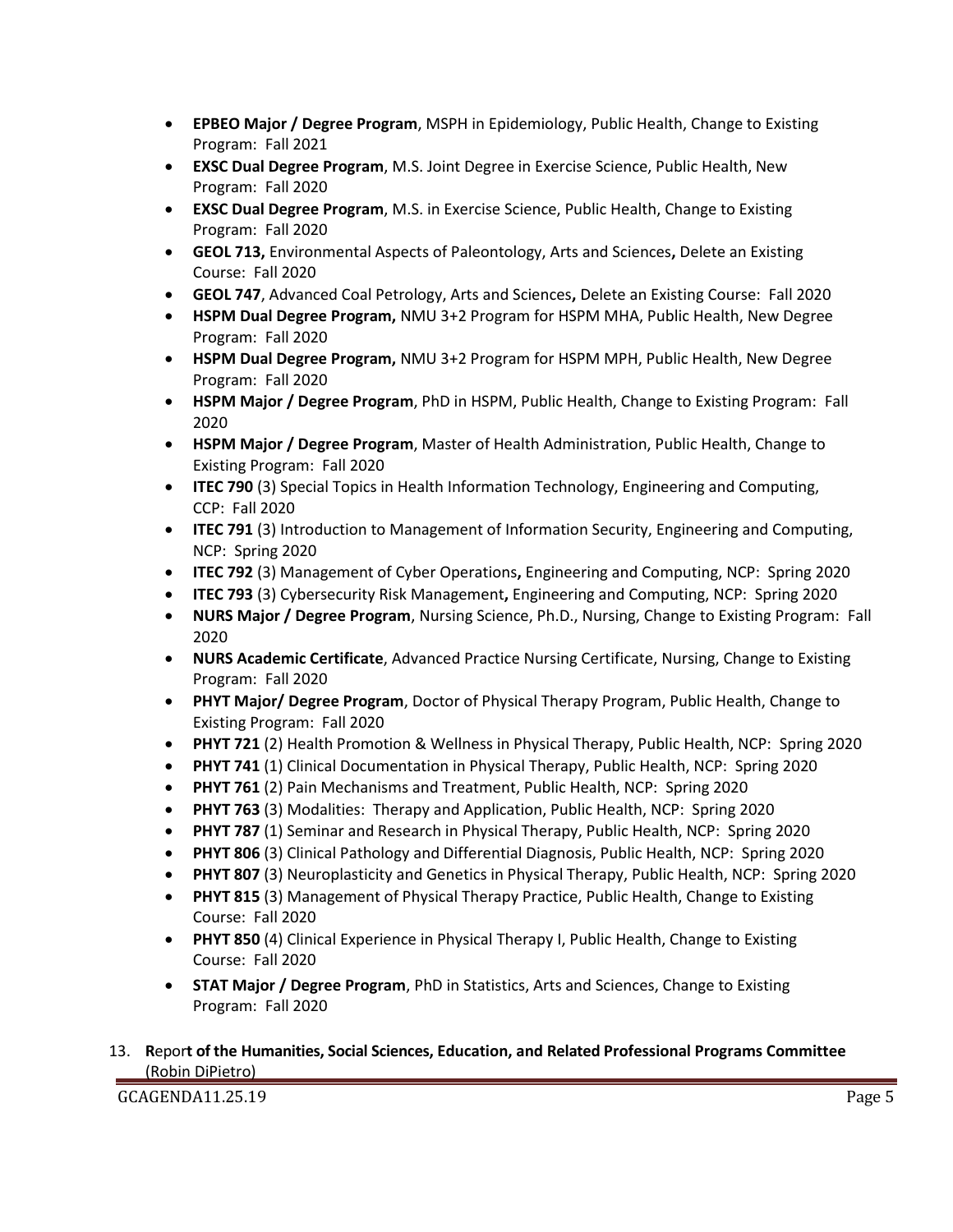Below is a list of proposals reviewed by the Committee. Each curricular action can be viewed at this Public Agenda review site:

# <https://www.sc.edu/programproposal/agenda/?id=77&code=GCO>

At this Public Agenda link, the individual proposals are not live-linked, but agenda items are listed in alphabetical order. To view the full proposals, GC members and Committee Chairs still need to go to the Committee Review site, and filter for "Committees", then for the "Committee" called "Added to Grad Council agenda."

- **ANTH 754,** Anthropology of Nonverbal Communication, Arts and Sciences, Delete an Existing Course: Fall 2020
- **ANTH 770,** Demographic Anthropology, Arts and Sciences, Delete an Existing Course: Fall 2020
- **ARTE 704,** School and Community Arts Management, Arts and Sciences, Delete an Existing Course: Fall 2020
- **EDEX 720** (3) Applied Research Experience in Special Education, Education, New Course Proposal: Spring 2020
- **EDEX 810** (3) Advanced Single-Case Research, Education, New Course Proposal: Spring 2020
- **EDHE 739** (3) Seminar on Diversity in Higher Education, Education, New Course Proposal: Spring 2020
- **EDHE 740** (3) Equity and Access in Higher Education, Education, New Course Proposal: Spring 2020
- **EDHE 741** (3) Seminar on Ethical Issues in Higher Education, Education, New Course Proposal: Spring 2020
- **EDSE 851** (3) Advanced Reading in Mathematics Education, Education, Change to Existing Course: Fall 2020
- **EDST Major / Degree Program,** Educational Technology, M.Ed., Education**,** Change to Existing Program: Fall 2020
- **ENGL Major / Degree Program,** MA in English, Arts and Sciences**,** Change to Existing Program: Fall 2020
- **ENGL Major / Degree Program,** PhD in English, Arts and Sciences**,** Change to Existing Program: Fall 2020
- **GEOG 723,** The Geography of Recreation, Arts and Sciences, Delete an Existing Course: Fall 2020
- **GEOG 724,** Seminar in Geography of Latin America, Arts and Sciences, Delete an Existing Course: Fall 2020
- **GEOG 725,** Seminar in Geography of Europe, Arts and Sciences, Delete an Existing Course: Fall 2020
- **GEOG 726,** Seminar in Geography of the Middle East and Africa, Arts and Sciences, Delete an Existing Course: Fall 2020
- **GEOG 748,** Geomorphology from Space, Arts and Sciences, Delete an Existing Course: Fall 2020
- **HIST Major / Degree Program,** History, M.A., Arts and Sciences, Change to Existing Program: Fall
- **HIST Major / Degree Program,** History, Ph.D., Arts and Sciences, Change to Existing Program: Fall 2020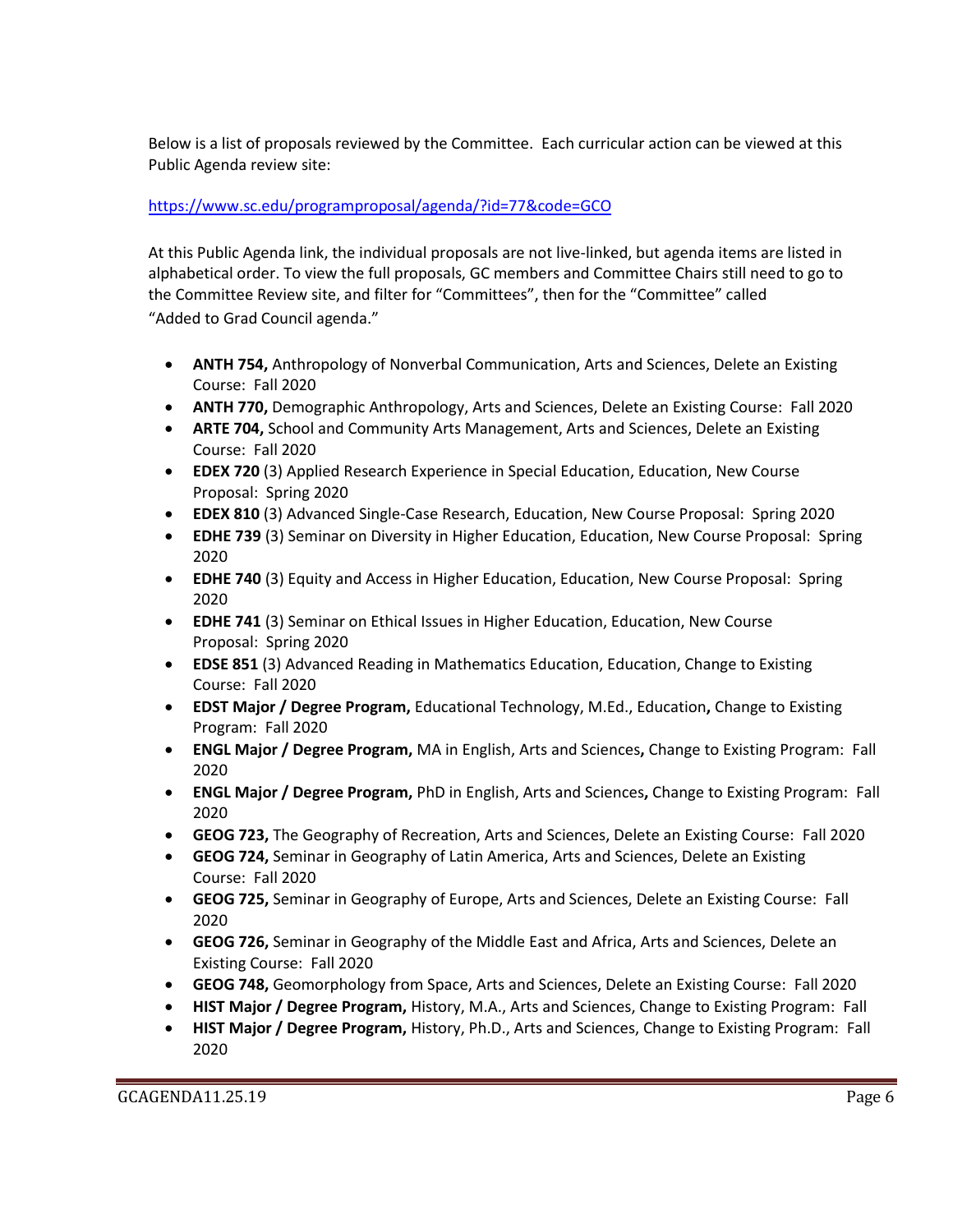- **HIST Major / Degree Program,** Public History, M.A., Arts and Sciences**,** Change to Existing Program: Fall 2020
- **HRTM 795** (3) Tourism and Hospitality Field Project, HRSM, New Course Proposal: Spring 2020
- **INTE Major / Degree Program**, Secondary Education, M.T., Education, Change to Existing Program: Fall 2020
- **LING 715,** Applied English Phonetics, Arts and Sciences, Delete an Existing Course: Fall 2020
- **LING 781,** Stylistics, Arts and Sciences, Delete an Existing Course: Fall 2020
- **MART 705,** Creativity in the Media Arts, Arts and Sciences, Delete an Existing Course: Fall 2020
- **MUSC Major / Degree Program,** Music Performance, Music, Change to Existing Program: Fall 2020
- **SOWK Major / Degree Program,** Social Work, Ph.D., Social Work, Change to Existing Program: Fall 2020
- **SOWK Major / Degree Program,** Social Work, MSW, Social Work, Change to Existing Program: Fall 2020
- **SPTE Dual Degree Program,** M.S.E.M., Joint Degree in Sport and Entertainment Management Hospitality, Retail, & Sport Management, New Program: Fall 2020
- **SPTE 880** (3) Sport and Society, HRSM, New Course Proposal: Spring 2020

# 14. **Report of the Grievances, Appeals and Petitions Committee** (Bobby Brame)

- 15. **Other Committee Reports**
- 16. **Old Business**

#### 17. **New Business**

#### Issue:

There is a contradiction in published policy between (1) statements in the thesis and dissertation language (under Degree Requirements); and (2) Language in the Academic Regulations under "Grading Policies." I suspect the confusion was between calculating a U for 'S/U' courses into the GPA, and the clarification was not made in the Academic Regulations to differentiate these courses from 799 & 899 courses.

# **Background:**

Language under Degree requirements for Thesis or Research Project says:

Completion or satisfactory progress in thesis preparation will be indicated by the grade of T; unsatisfactory progress in thesis preparation will be indicated by the grade of U, but thesis preparation grades are not calculated into the graduate cumulative grade point average.

# Language under Degree requirements for Doctoral Degree Requirements says:

On the student's academic transcript completion or satisfactory progress in dissertation preparation will be indicated by the grade of T; unsatisfactory progress in dissertation preparation will be indicated by the grade of U. These grades will not be used to calculate the student's grade point average.

Language in Graduate Academic Regulations under "Grading Policies" says: